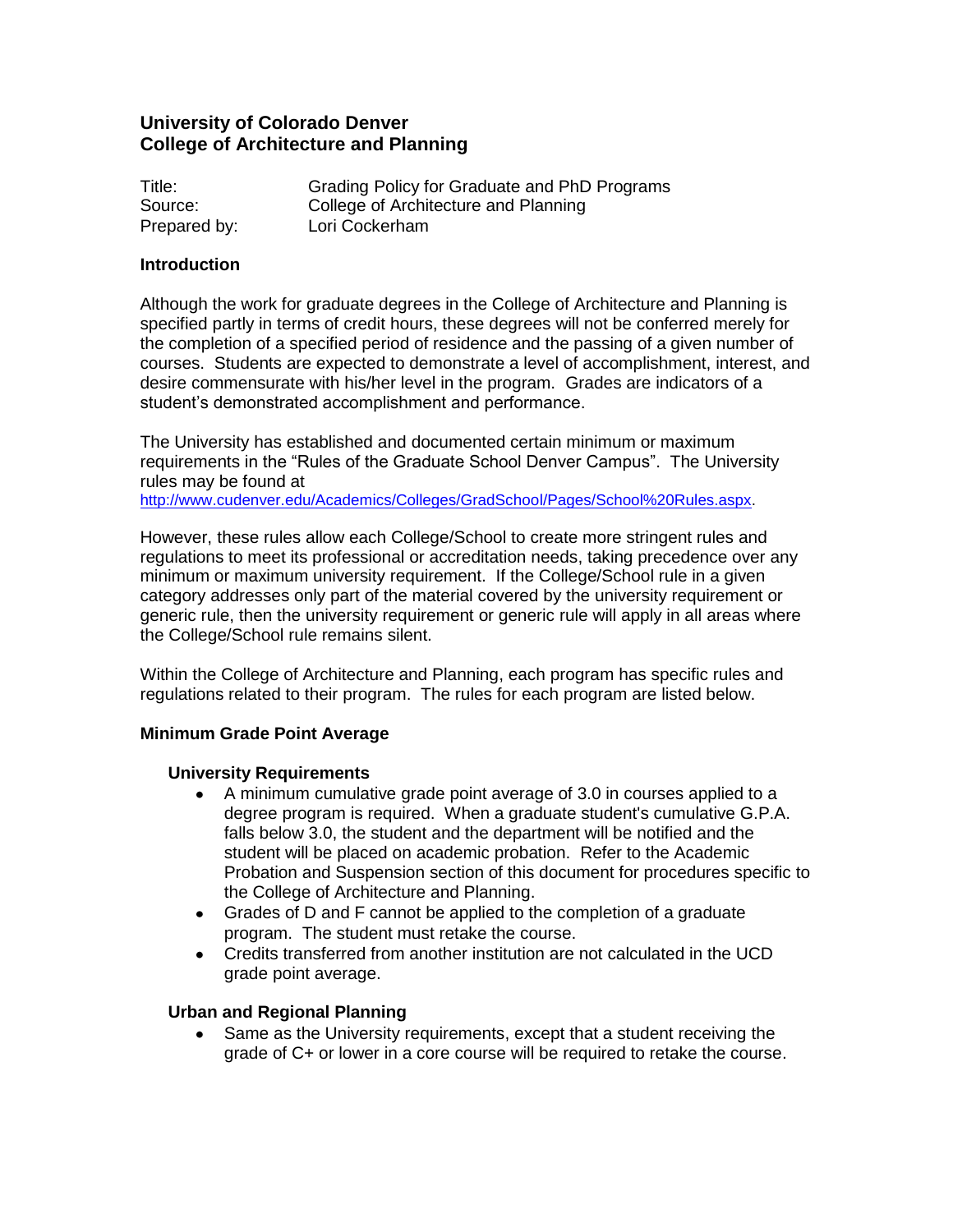### **Landscape Architecture**

- $\bullet$ Same as the University requirements, except for a student receiving C+ in a studio. The student will be allowed to register for the subsequent studio in the sequence. However, the student must earn a minimum grade of B in the subsequent studio to avoid having to repeat the studio in which the C+ was received. A student receiving a grade of B- or lower in that subsequent studio will be placed on academic probation and be required to retake the studio.
- A student receiving the grade of C or lower in a studio will be placed on  $\bullet$ academic probation and required to retake the studio.

### **Architecture**

- Same as the University requirements, except that a grade of C+ or lower in a  $\bullet$ lecture course cannot be applied to the completion of this graduate program. A student who receives a grade of C, D, or F in a course must retake the course.
- $\bullet$ Students receiving C+ in a studio will be allowed to register for the subsequent studio in the sequence. The student must earn a minimum grade of B in the subsequent studio to avoid having to repeat the studio in which the C+ was received. A student receiving a grade of B- or lower in that subsequent studio will be placed on academic probation and be required to retake the studio.

## **Academic Probation and Suspension**

The College of Architecture and Planning manages its own academic probations and suspensions, similarly to the general rules described by the UCD Graduate School. This policy and procedure is the same for all graduate programs within the College, except for the PhD program which is described in the following section.

In order to keep students informed of their performance throughout the semester, the College of Architecture and Planning requires that faculty members notify students that are at risk of receiving a B- or lower. The faculty member must notify the student and return a completed Faculty Feedback Form to the Student Services Officer prior to the ninth week of the semester.

A student having a G.P.A. that falls below 3.0 or does not meet the departmental studio requirements described in the rules section above will be placed on academic probation. Students placed on academic probation must meet with the Department or Program Chair to discuss performance deficiencies and strategies for improvement. At the end of the semester following placement on probation, the student's overall G.P.A. must be at least 3.0, as well as a 3.0 G.P.A. in courses taken that semester. Students are allowed one semester to obtain these G.P.A.'s, or they are put on suspension. A suspended student is eligible to apply for readmission after one year. Approval or rejection of this application rests jointly with the Program and the Dean.

There is an exception if a student is in their first semester and has a G.P.A. that falls below 3.0. That student will be given a warning and required to meet with the Department or Program Chair to discuss performance deficiencies and strategies for improvement. At the end of the following semester the student's overall G.P.A. must be